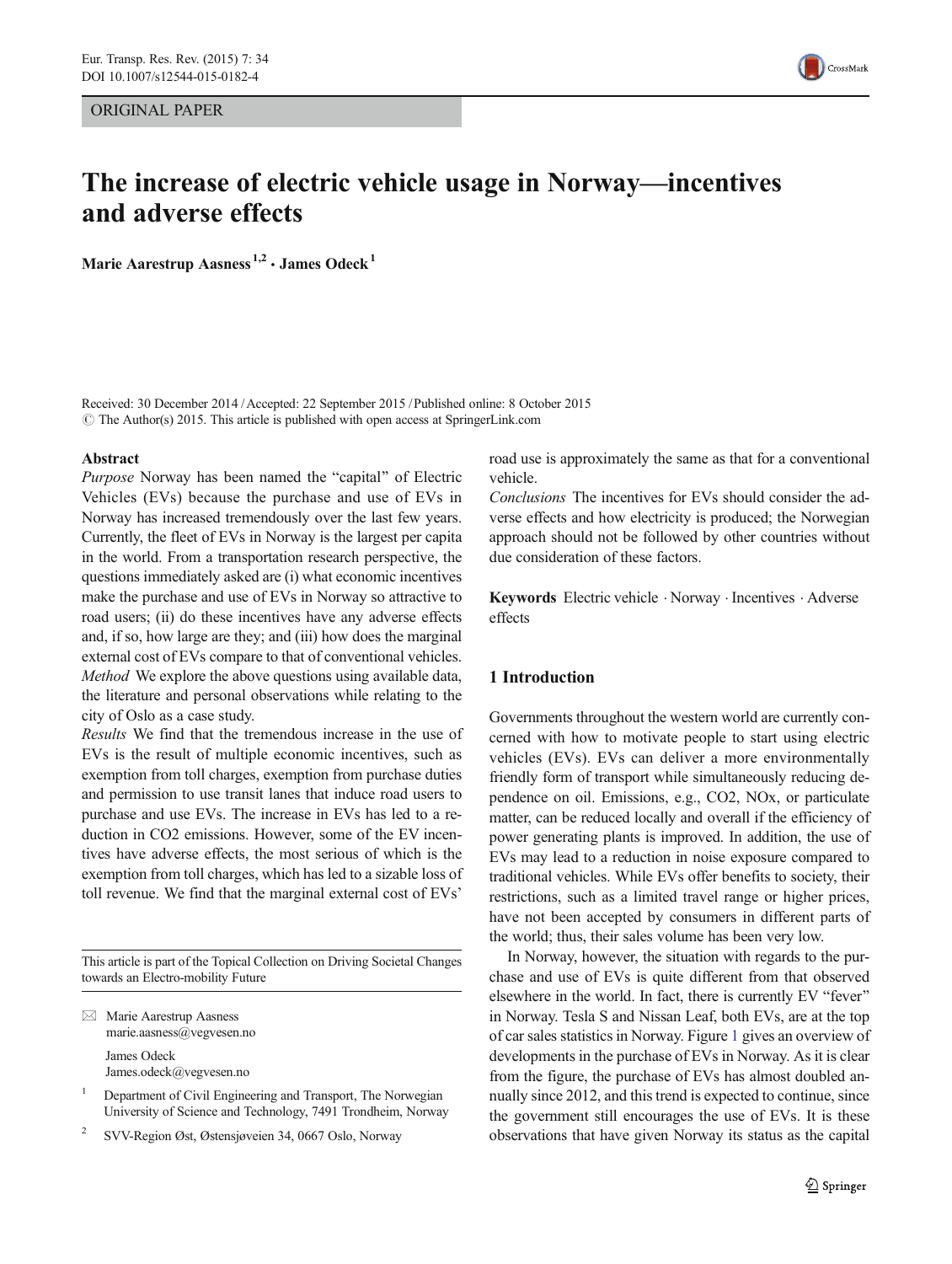<span id="page-1-0"></span>Fig. 1 Registered EVs in Norway. Source. [http://www.](http://wsdomino.eurocities.eu/eurocities/news/Oslo-electric-vehicle-capital-of-the-world-WSPO-9R6ECM) [gronnbil.no/statistikk?lang=en\\_](http://wsdomino.eurocities.eu/eurocities/news/Oslo-electric-vehicle-capital-of-the-world-WSPO-9R6ECM) [US\)](http://wsdomino.eurocities.eu/eurocities/news/Oslo-electric-vehicle-capital-of-the-world-WSPO-9R6ECM). ^Estimated for 2015



of EVs and that demonstrate the need for further study into the drivers behind this increase, which we investigate in this paper.

These formidable increases in the purchase and use of EVs have been prevalent in the city of Oslo to such an extent that Oslo has been named the electric vehicle capital of the world [\[1](#page-7-0)]. This is particularly interesting because Oslo has a cordon toll system, where motorists pay tolls yet the impact of increasing EV usage given that one incentive for purchase is exempting EVs from tolls has not been previously studied in the literature. From a transportation research perspective, the prevailing situation in Norway, and in Oslo in particular, with regards to the purchase and use of EVs raises several questions e.g., whether the incentives to EV purchase and use are economically effective and efficient. In this paper we examine such questions as follows: we (1) address the incentives behind the observed developments and how these have been received by travelers in Oslo case study and, (2) examine and broadly assess the adverse effects caused by the incentives in the case of the Oslo toll ring.

The rest of the paper is organized as follows. Section 2 is brief literature review of EV policy in Norway. Section [3](#page-2-0) gives a short description of the methodology and data used. Section [4](#page-2-0) presents EV incentives and how they have worked in Norway. Section [5](#page-5-0) discusses the adverse effects of the incentives. Concluding remarks are given in Section [6.](#page-7-0)

# 2 Literature review

There are several reports and seminar papers in the literature that have addressed EV policy in Norway. Hannisdahl et al. [\[4](#page-7-0)] addressed the future of EVs in Norway and lessons learnt to date. They observed that it is not the car producing nations such as Sweden and Germany that have engaged aggressively with EVs. Instead, Norway has led the rest of the pack in terms of both implementing policy incentives and increasing the number of EVs on the road compared to its total car population. These authors observed that the EV technology was good enough and that a set of incentives was necessary to achieving successful expansion of EV usage. Figenbaum and Kolbenstvedt [\[2](#page-7-0)] in their research report considered electromobility with regards to the experience in Norway. Their major finding was that the Norwegian EV policy, with its many incentives and the establishment of Transnova (a body giving financial support to charging facilities), has reduced the barriers for E-mobility, i.e., the purchase and use of EVs. They further observed that EV users are typically men in multi-car households located in the largest city suburbs. In addition to these studies, there are a plethora of websites that both monitor and encourage the use of EVs in Norway and abroad; hence they often produce short articles about EVs in Norway; see, for instance, Gronnbil.no; elbil.no and; Eurocitie.eu.

Another interesting issue in the literature is a disagreement on whether Norwegian EV policy works as intended. Holtsmark [\[5\]](#page-7-0) addresses this question. He concludes that EV owners should not be exempted from paying for road use, parking fees and the energy they use and that it is difficult to see why EVs should have access to bus lanes. Figenbaum and Kolbenstvedt [[2](#page-7-0)], however, disagrees with Holtsmark [\[5](#page-7-0)] and concludes that the Norwegian EV policy does work as intended. In another critical study of Norwegian EV policy, Holtsmark and Skonhoft [[6](#page-7-0)] investigated the Norwegian support and subsidy policy for EVs. They found that the usage of EVs implies very low costs to users on the margin and that it leads more driving at the expense of public transport and cycling. Moreover, because most EVs have a short driving range, the policy gives households incentives to purchase a second car, again stimulating the use of private cars instead of public transport and cycling. Their conclusion is that the Norwegian EV policy should be terminated as soon as possible and that this policy should not be implemented by other countries. Others dispute these conclusions from the perspective of reaching climatic goals. For instance, Figenbaum and Kolbenstvedt [[2\]](#page-7-0) find that not only Norwegian but also European climatic goals for average emissions from new cars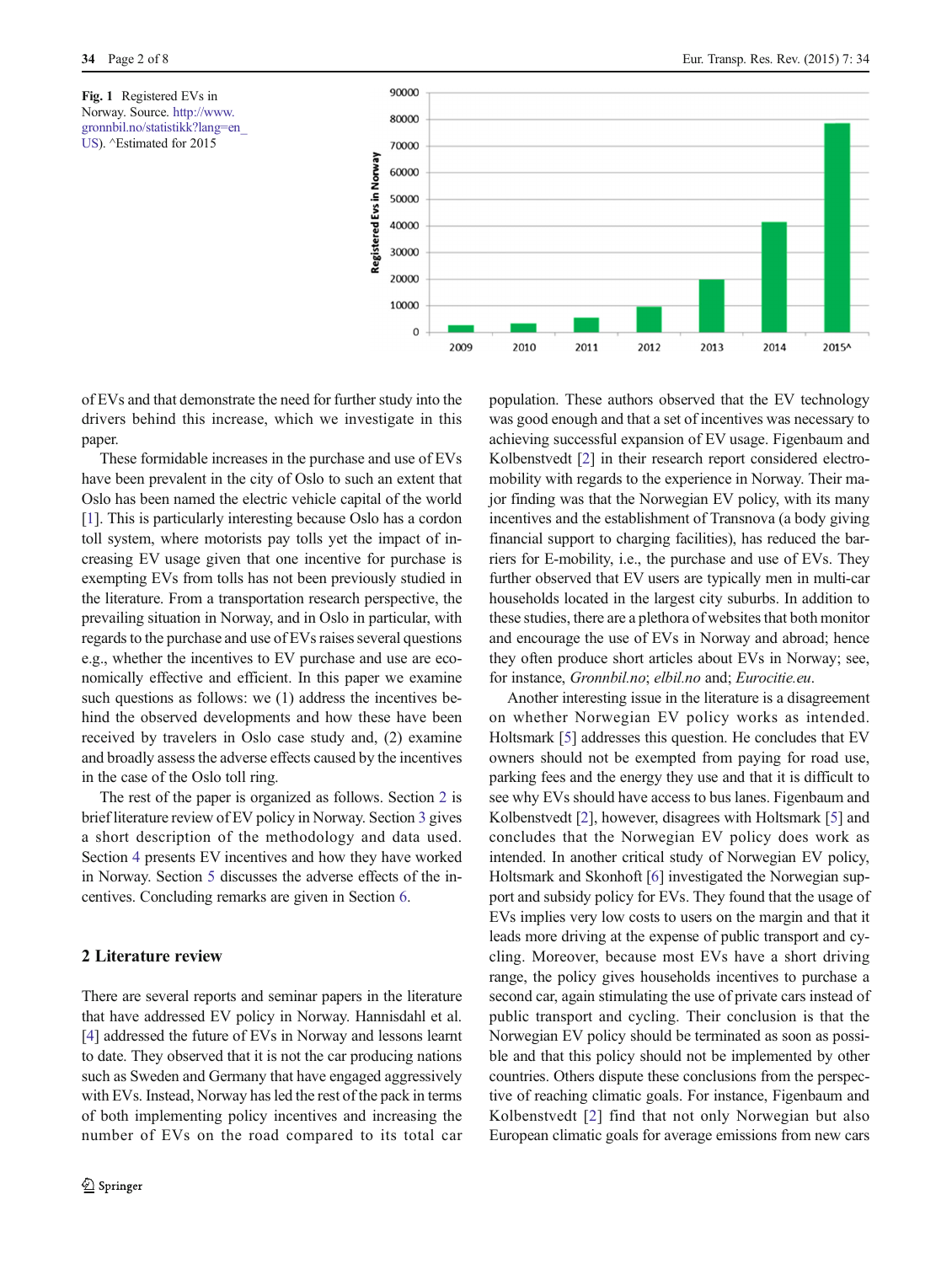<span id="page-2-0"></span>can be reached with increased electro-mobility i.e., extensive use of EVs. The dispute among these Norwegian authors can be further explored by examining the international literature addressing similar situations in countries comparable to Norway such as Sweden. Hultkratz and Liu [\[7\]](#page-7-0) make a before–after comparison that indicates that the impact of the road toll in Stockholm on traffic volumes was smaller when the system was re-opened in 2007 compared to the effect during the trial period in 2006. They found that the growth in the share of exempted "green" cars and the decision to make charges deductible from income taxes would considerably reduce the positive welfare effect of the toll at the time when the "green" car exemption was abolished. What can be deduced from the literature is that socio-economically, Norway's EV policy is not optimal, but may be the way forward to meet climate change.

### 3 Methodology and data

The nature of this study implies a methodological approach that combines the analysis of source data and the inherent incentives in the Norwegian EV policy, and relatively simple statistical procedures to examine the adverse effects of those incentives with respect to the Oslo toll ring case study. Figure 2 illustrates the effects of those incentives and their data sources.

To describe the incentives behind the observed increase in the purchase and use of EVs, we simply use information available on Norwegian EV organizations' websites such as the Norwegian Electric Vehicle Association (elbil.no) and the Norwegian Green Vehicle organization (gronnbil.no). Further, we supplement this information with previous studies such as Figenbaum and Kolbenstvedt [[2\]](#page-7-0).

To examine the adverse effects of the EV policy and to estimate the external costs to society in the case of Oslo, we use relatively simple statistical procedures. For instance, to calculate the revenue loss for the Oslo toll ring, we multiply the number of EVs crossing the toll by the toll rates they would have paid. Furthermore much of the message that this paper conveys is obtained by comparing data on costs between conventional vehicles and EVs that is readily available from the Norwegian Electric Vehicles Association (Elbil.no).

Data on traffic were mainly gathered from the Oslo toll ring company. The data included toll rates and the number of vehicles crossing the tolls divided by different vehicle categories, e.g., EVs, non-EVs, heavy passenger vehicles, etc. Data on congestion costs was taken from Rekdahl et al. [[11](#page-7-0)]. These costs were then multiplied by the number of EVs in the toll ring to derive the external cost of EVs. Data on CO2 emissions were taken from the NPRA's handbook for impact assessment.



Fig. 2 Illustrating the effects of EV incentives and their data sources

# 4 Benefits of incentives to purchase and use EVs in Norway

The Norwegian EV incentive scheme has gradually developed over the years and dates back to 1990, when the government exempted EVs from import and value added tax on a trial basis. This exemption became permanent in 1996. In the following year, 1997, EVs were exempted from road tolls in Norway. From this point on, a host of incentives have been implemented including exemption from using transit lanes, reduced company car tax, and exemption from car ferry fares. The overall goal of these EV incentives has been to bring the purchase and use of EVs up to or beyond par with that for similar conventional vehicles in Norway. An objective of the government has been to achieve a proportion for the EV fleet in the Norwegian road network of approximately 10 % by 2020. A list of the incentives in place to meet these government objectives and the time that they became permanent is shown in Table [1](#page-3-0) below.

#### 4.1 Savings for EV users

To understand how powerful the above incentives are, consider first the exemption from taxes. Conventional vehicles are heavily taxed in Norway compared other comparable European countries. Import duties on vehicles are charged according to their weight, CO2 emissions, motor effects and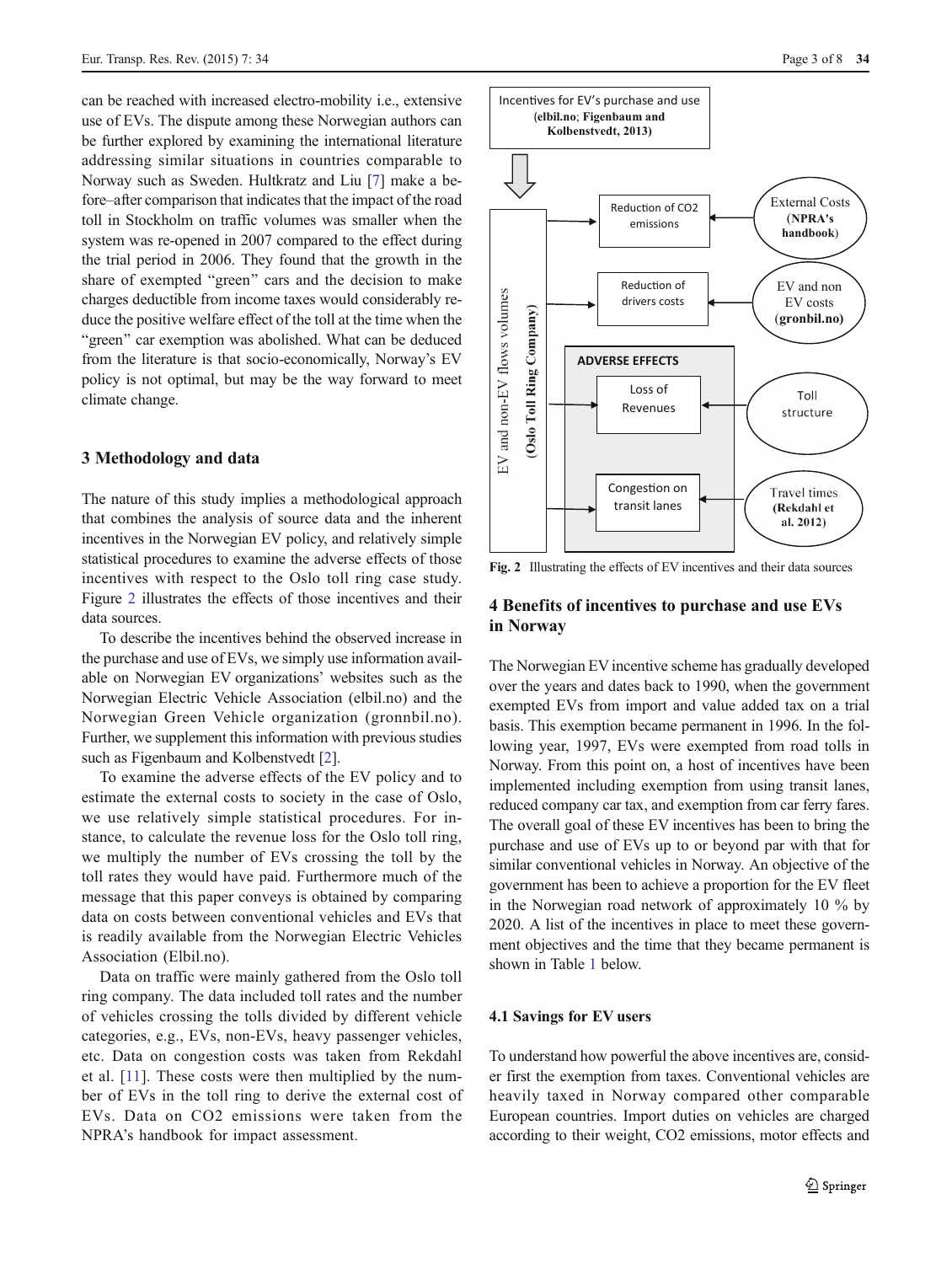#### <span id="page-3-0"></span>Table 1 The implemented EV incentives

| Trial-period  | Permanent year |
|---------------|----------------|
| 1990-1995     | 1996           |
|               | 1996           |
|               | 1997           |
|               | 1999           |
|               | 2000           |
|               | 2001           |
| $2003 - 2005$ | 2005           |
|               | 2005           |
|               | 2009           |
|               | 2009           |
|               |                |

NOx emissions. In addition, there is an additional Valued Added Tax (VAT) of 25 % of the purchase value. EVs are completely exempted from these import duties (taxes) and the VAT; see Table 1. The impact of these tax exemptions is that the total cost of vehicle ownership for EVs generally compares favorably with that of conventional vehicles.

According to the government program, the current tax benefits for the purchase and use of EVs will be sustained until the year 2017, as long as the number of EVs in road traffic does not exceed 50 000 vehicles. Perhaps because of this limit, the last 3 years have seen an explosion in the purchase and use of EVs in Norway, as observed in Fig. [1](#page-1-0); consumers are striving to enjoy the tax benefits of EVs while they still can, and they are not necessarily being environmentally friendly. With the entry of Tesla in the EV market and the emerging battery technology that allows EVs to continually cover longer distances, the total cost of owning an EV is also becoming favorable in terms of distance covered compared to conventional vehicles.

Yet another powerful EV incentive shown in Table 1 is related to cities and thus may be another factor in Oslo's status as the capital city of EVs. EVs are allowed to access transit lanes and, in addition, are exempted from paying road tolls, which are very common in the larger cities of Norway. The use of transit lanes is convenient and readily converts to time savings, especially during rush hour. Because time saved is equivalent to money, this too is an economic benefit. Adding these benefits to the exemption of road tolls, the economic benefits of owning and using EVs represents a formidable cost savings that further induces the purchase and use of EVs in cities.

There are other additional powerful economic incentives reported in Table 1 that encourage the purchase and use of EVs within and outside of cities in Norway. These are as follows: (1) EVs are exempted from paying the numerous car ferry fares on the national road network, (2) EVs have only a 50 % taxable benefit if used as a company car, (3) EVs are exempted from parking fees in all municipality-owned

parking spaces, and (4) in municipality owned parking spaces, battery charging is free.

From the discussion above, it is quite clear that the sole incentive behind the formidable increase in the purchase and use of EVs in Norway is economic motivations, whereby EV road transport users (EV car users) obtain financial gains that would not be possible with the use of a conventional vehicle.

This is confirmed by a comparison between users' attitudes towards purchasing an EV in Norway with Sweden and Denmark, where such benefits are not available. Figure [3,](#page-4-0) shows results from a survey by Michelin [\[9\]](#page-7-0), asking about the main reasons for buying an electric car including the price of EVs compared to conventional vehicles, differences in taxes, whether or not free parking was available for EVs, etc.

The responses are revealing and are in accordance with the EV incentives in Norway: Norwegian respondents would, more than their Scandinavian counterparts, consider purchasing an EV because overall costs such as purchase price, taxes, parking, and tolls are low or equal to zero. This enforces our earlier observation that EVs are purchased and used because of the incentives put in place by the government and economic motivations.

To underline the observations above with regards to the available EV incentives in Norway, the operational cost of using an EV is compared to that of using a conventional vehicle through a 5-year period in Table [2](#page-4-0).

Based on Table [2,](#page-4-0) consider a Norwegian vehicle user as a rational consumer who wants to save on the operational costs of using his vehicle. Per year, the EV user saves 3 275 euros: 273 euros monthly and 16 375 over a 5-year period. This is a large amount of savings that certainly encourages Norwegians to buy and use in EVs, especially in cities with scarce parking spaces and costly road tolls. Finally, consider a Norwegian study conducted in July 2014 to infer why Norwegians buy EVs. Figure [4](#page-5-0) summarizes the results of that study.

Figure [4](#page-5-0) confirms the results in Table [2](#page-4-0) to the extent that the main reason for buying EVs is that they are cheaper to purchase and use compared to conventional vehicles. From these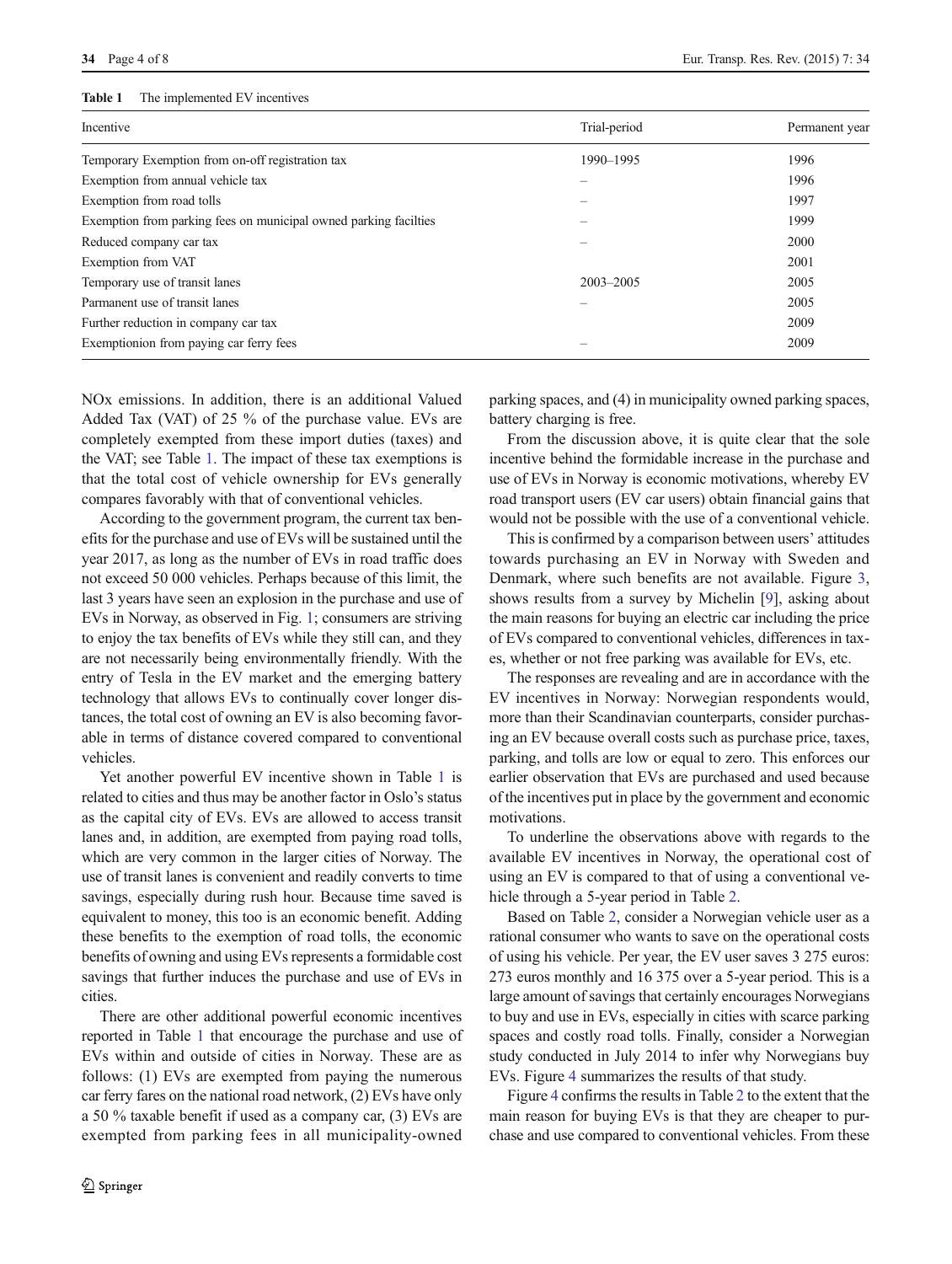

<span id="page-4-0"></span>results, we conclude that economic incentives have led to the observed explosion of EV purchase and use in Norway.

# 4.2 External cost reductions

Incentives to use EV can have also a positive effect in terms of greenhouse gas emissions. By considering the CO2 emission by type of vehicle multiplied by the cost of CO2 per ton emitted according the Norwegian Handbook for impact assessment, the gains of changing from a conventional vehicle to an EV can be derived. Table [3](#page-5-0) provides such a calculation; data for emissions by different vehicles were obtained from ofvas.no.

As is evident from Table [3](#page-5-0), moving from a conventional vehicle to an EV represents an average cost savings in terms of CO2 emissions. Note the low cost savings from moving from an Opel Ampera to an EV (Nissan Leaf); this is because Opel Ampera is plug-in hybrid and thus does not emit as much as a conventional vehicle such as the Volvo V60. Further note that these costs are per km; to derive the cost per year for each car, the figures must be multiplied by the average distance covered, which is assumed to be 13,300 per year. For instance, the per year CO2 cost for Volvo V40 is 13,300\*0.0024 = 32 Euro.

The last column of Table [3](#page-5-0) shows the estimated annual savings for 2015.

A caution is now necessary with regards to the potential reduction in CO2 emissions by EVs. This reduction depends on how the electricity used in EVs is generated. In areas where coal dominates in the production of electricity, such as China, EVs perform more poorly than the most fuel-efficient gasoline cars; see, for instance, Ji et al. [[8](#page-7-0)] and Holtsmark [[5](#page-7-0)]. Therefore, the Norwegian strategy for EVs should not be implemented by other countries without considering the main source of electricity production. For Norway, the strategy is reasonable in this respect because electricity is produced through hydropower.

Marginal external costs—or the negative externalities of road transport—refer to the costs that vehicles inflict on other agents or on the environment. Typically, such external costs include air pollution, noise, congestion, accidents, infrastructure damage (wear), operations and, of course, CO2 or greenhouse emissions.

It is often difficult to quantify all of the elements of marginal external costs for vehicles because such costs vary by, e.g., vehicle type, where the transportation occurs, and the geographic position of vehicles. However, in many European countries, attempts are often made to

Table 2 Comparing the operational cost of an EV and a conventional vehicle through a 5 year period (source gronnbil.no period)

| Values in Euros (1 Euro = $8.8$ NOK 2015) |             |           |                      |              |            |
|-------------------------------------------|-------------|-----------|----------------------|--------------|------------|
| Cost                                      | Nissan LEAF | VAT share | Conventional vehicle | VAT share    | Difference |
| Loss of value                             | 12 5 16     | $\theta$  | 13 091               | 2618         | $-575$     |
| Financing                                 | 3 8 3 0     | $\Omega$  | 5 1 8 2              | $\mathbf{0}$ | $-1351$    |
| Annual tax                                | 230         | $\Omega$  | 1639                 | $\theta$     | $-1409$    |
| Maintenance                               | 2 2 7 3     | 455       | 2 6 14               | 523          | $-341$     |
| Energy                                    | 1 7 0 5     | 341       | 8 9 4 9              | 1 790        | $-7244$    |
| Parking                                   | $\Omega$    | $\Omega$  | 1 3 6 4              | 2 7 2 7      | $-1,364$   |
| Road tolls                                | $\theta$    | $\Omega$  | 4 0 9 1              | $\theta$     | $-4091$    |
| Sum                                       | 20 5 5 4    | 795       | 36929                | 7658         | $-16375$   |
| Per year                                  | 4 1 1 1     | 159       | 7386                 | 1 5 3 2      | $-3275$    |
| Per month                                 | 343         | 13        | 615                  | 128          | $-273$     |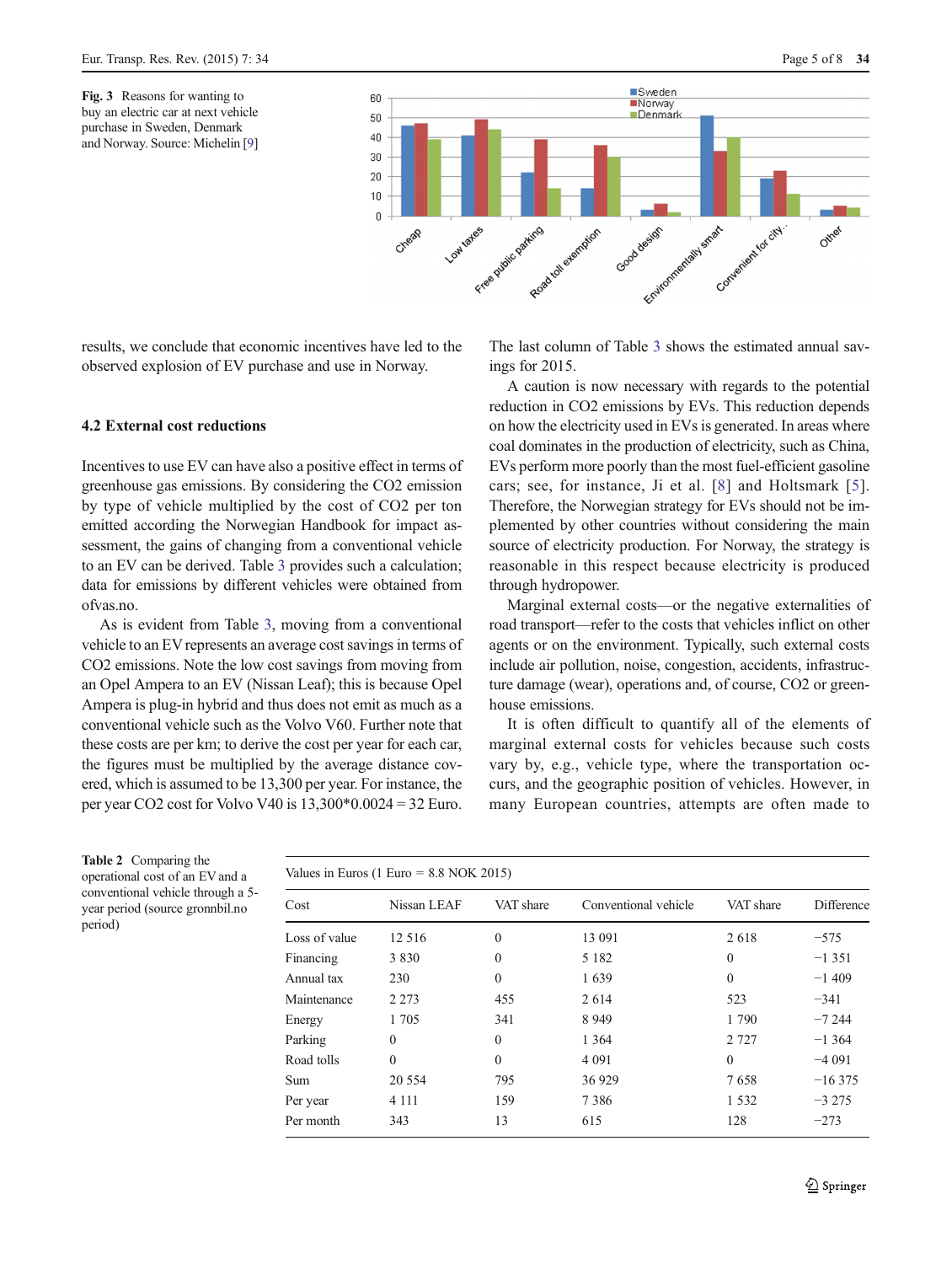<span id="page-5-0"></span>

Fig. 4 Main reasons for buying an EV. Source: elbil.no

derive such marginal external costs per kilometer driven and by vehicle type. In the case of Norway, such derivation was recently made by Thune-Larsen et al. [\[13](#page-7-0)]. In that report, however, EVs were not included because the calculation of the marginal cost of CO2 was not possible at the time. The report concluded that the marginal external cost for EVs would not be too different from that for conventional vehicles because the marginal external cost of CO2 is expected to be small. In Table [4,](#page-6-0) we report the results from Thune-Larsen et al. [\[13\]](#page-7-0).

As the table shows, most of these marginal external costs will also be caused by EVs. For instance, accidents are by far the largest component of marginal external costs, and there is no reason to believe that EVs are less prone to accidents compared to their conventional counterparts. In fact, due to the noiseless characteristic of an EV, some believe that EVs are more prone to accidents involving pedestrians and especially those who are blind, visually and hearing impaired. Therefore, we believe that the marginal external costs of EVs are almost the same as those of conventional vehicles; our calculation for CO2 cost per km gave a value of 0.0024 Euro, which should be added in the table above for the conventional vehicle. However, this is a small value and barely has an effect on the sum of the marginal external costs.

Table 3 Marginal external cost per km with regards to CO2. Source: ofvas.no and SINTEF [\[12](#page-7-0)]. (*IEuro* =  $8.8NOK$  2015)

|             | g/km | Cost/km | Average cost<br>per car per year | Annual savings<br>$2015^a$ |
|-------------|------|---------|----------------------------------|----------------------------|
| Nissan Leaf | 0    | 0       | 0                                | 0                          |
| Opel Ampera | 27   | 0.0006  | 9                                | 671,682                    |
| Volvo V40   | 101  | 0.0024  | 32                               | 2,512,587                  |
| VW Golf     | 114  | 0.0027  | 36                               | 2,835,989                  |
| Volvo V60   | 118  | 0.0028  | 37                               | 2,935,497                  |

a Estimated number of EVs

# 5 The adverse effects of EV incentives

The Norwegian EV incentive was initiated to promote the use of alternative fuels and more environmentally friendly technology. To this end, the incentives must be regarded as highly successful in the sense that they have led to the increased purchase and use of EVs in Norway and hence have led to a reduction in greenhouse gas emissions. From this and strictly speaking, the only economically efficient incentive to achieve greenhouse gas reduction should be the gasoline tax, which is presumably set to account for emissions ([\[10\]](#page-7-0):8). However, because EVs do not consume gasoline and hence are already exempted from gasoline taxes, exemptions from purchase duties may be regarded as just enough to induce their use. All other forms of incentives, such as in the Norwegian case, have severe adverse effects as follows:

- Exemption from tolls. Tolls are meant to finance road infrastructure, which is needed by all types of vehicles including EVs. Exempting EVs from tolls has an adverse effect because it reduces toll income, leading to the insufficient and untimely supply of road infrastructure; it is counter-intuitive. The same argument can be used against exemptions from paying for ferry services.
- Exemption from parking fees. Parking fees are meant to reflect the alternative cost of parking spaces. EVs occupy parking spaces just like any other vehicle and, hence, should pay for their use of the parking space. Free parking for EVs amounts to economic loss; the incentive is hence an adverse effect.
- Use of transit lanes. Transit lanes are reserved for public transport in urban areas as a means of encouraging the use of this transport. All other users of transit lanes, especially during rush hour, will lead to adverse effects in terms of congesting transit lanes, incurring additional travel costs for public transport users.

Below, we illustrate the magnitudes of some of these adverse effects.

# 5.1 The study case of Oslo toll ring

The adverse effects of EV incentives discussed above can be elaborated by using observations from the Oslo toll ring. Consider, first, the use of transit lanes by EVs. Figure [5](#page-6-0) shows the percentage delay in travel time on transit lanes by week of the year and number of EVs on two road segments along route E18 in the Oslo region. It is clear from the figure that the travel time on transit lanes has increased and is proportional to the increase in EVs using transit lanes; in week 10, the travel time in transit increased by a formidable 15 and 30 %, respectively, for the two road segments from 2013 to 2015. For the 90th percentiles, i.e., the point below which 90 % of the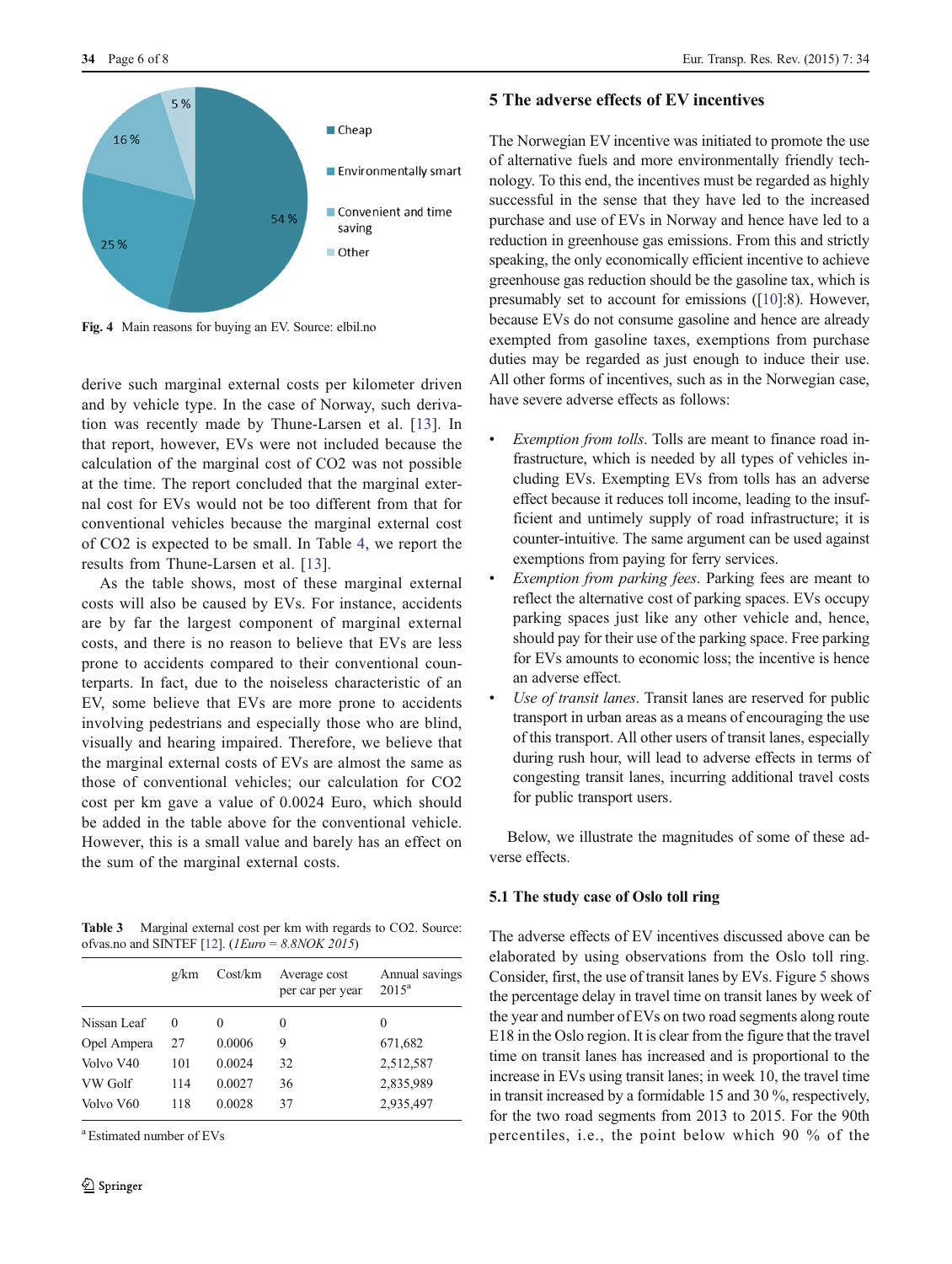<span id="page-6-0"></span>

| <b>Table 4</b> Marginal external costs |
|----------------------------------------|
| (Euro) in Norway without CO2           |
| (source: Thune-Larsen et al. [13])     |
| $(IEuro = 8,8NOK 2015)$                |

|            | Air pollution | Noise |      |      | Congestion Accidents Infstrastructure damage | Operations | Sum  |
|------------|---------------|-------|------|------|----------------------------------------------|------------|------|
| Petrol     | 0.01          | 0.00  | 0.01 | 0.04 | 0.00                                         | 0.01       | 0.06 |
| Diesel     | 0.02          | 0.00  | 0.01 | 0.06 | 0.01                                         | 0.01       | 0.11 |
| LPG        | 0.01          | 0.00  | 0.01 | 0.04 | 0.00                                         | 0.01       | 0.07 |
| <b>CNG</b> | 0.07          | 0.01  | 0.04 | 0.04 | 0.03                                         | 0.01       | 0.19 |
|            |               |       |      |      |                                              |            |      |

observations fall, the travel time delay is even higher, as it has increased by 40 and 50 %, respectively, in week 10 from 2013 to 2015.

This clearly illustrates that allowing EVs to use transit lanes has an adverse effect on road-based public transport.

Next, consider the loss of toll revenues as a result of EVs being exempted from road tolls in the case of Oslo. The current Oslo toll ring system was implemented in 1990 to generate funds for road investments in the larger Oslo area. Currently, approximately 60 % of toll income is being used for investments and for the maintenance of public transport. The use of a large share of toll income on public transport may be seen as strategy to induce people to use public transport. It follows then that if EVs are exempted from paying tolls, toll revenue from the toll ring will decrease.

We estimated the expected revenue loss for the 2012–2020 period. We assumed that the number of EVs passing toll points will continue to double, i.e., increase by 100 % annually until 2017. After this point, the increase is expected to be less than double because we expect the government to remove some of the adverse incentives in 2017, leading to fewer people being willing to purchase EVs. Revenue loss in year  $t (RL<sub>t</sub>)$ is calculated by multiplying the number of  $EV_s$  ( $EV_t$ ) with the toll price  $(p_t)$ :

$$
RL_t = EV_t \times p_t \tag{1}
$$

Using the current toll price of 30 NOK, the calculated revenue loss in the year 2012 was

$$
RL_{2012} = EV_{2012} * p_{2012} = 814047 * 30 = 24421410
$$
 
$$
NOK = 2775160
$$
 Euro (2)

Table [5](#page-7-0) shows the annual revenue loss for the period 2012– 2013 and the annual expected revenue loss for the period 2014–2020. It is clear from the table that exempting EVs from paying tolls leads to large revenue losses, which for the year 2012 was at 2,7 million Euro and which is expected to be a formidable 95 million Euro for the year 2020; based on the assumptions discussed above.



Fig. 5 The adverse effect of EV incentives on travel time in transit lanes (source: Unpublished traffic counts, Norwegian Public Roads Administration (This data is available on request to the authors.) (vegvesen.no))